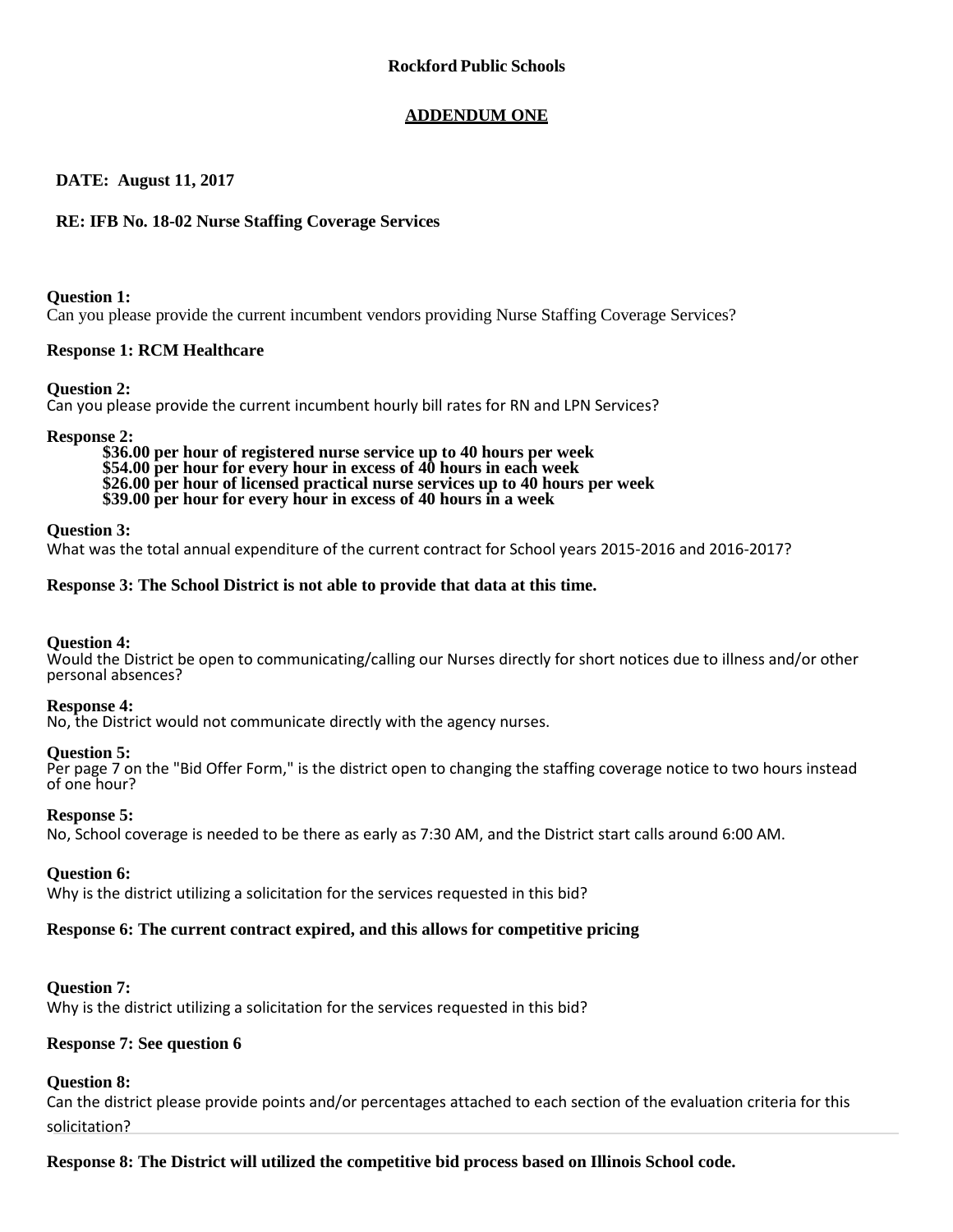### **Question 9:**

Can the district please clarify how needs for contractors will be disseminated to vendors post award?

#### **Response 9: The Health Service Supervisor will contact the vendor regarding the nursing needs as early as possible. Needs for the same day are communicated to the vendor as early as 6:00 AM**

## **Question 10:**

Can the district please explain how points will be awarded for the "price" section of this solicitation?

# **Response 10: The District will utilized the competitive bid process based on Illinois School code.**

**Question 11:** How many references does the district require?

# **Response 11: Three references are required.**

**Question 12:** How many vendors does the district expect to award a contract to for the services requested in this solicitation?

#### **Response 12: The District plans on accepting one vendor.**

# **Question 13:**

Can the district please provide incumbent information and bill rates for contracts in place for similar services?

# **Response 13: Refer to question 1 and 2**

**Question 14:** Can the district please provide the total amount of FTE contract RN's and LPN's utilized during the 2016-17 SY?

# **Response 14: Two FTE's, but it is not a guarantee that the same need would exist this year.**

# **Question 15:**

Can the district please clarify if a performance bond is required for this solicitation, and if so to what amount?

# **Response 15: The Performance Bond is not required.**

Question 16:

Is a performance bond a requirement from the vendor in order to be considered for award? If so, can you confirm the amount of the bond that is required?

# Response 16: **The Performance Bond is not required.**

# **Question 17:**

We are currently doing business with your school and have the **attached Certificate of Insurance** in place. **Is our insurance acceptable for this IFB?** 

# **Response 17: A new COI would have to be submitted for this IFB.**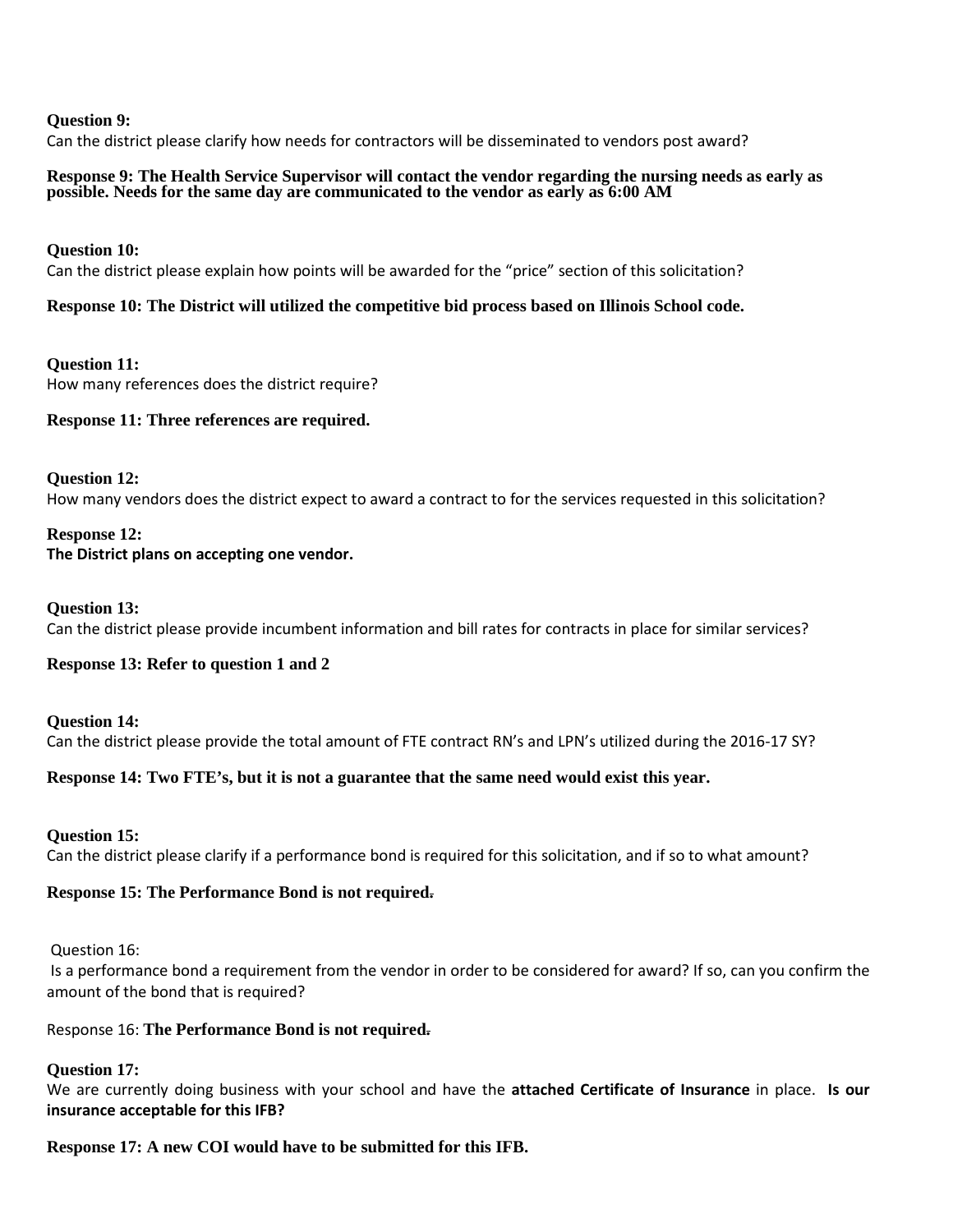## **Question 18:**

Could you please let me know the projected weekly hours of service for the RN and LPN who will perform one-on-one nursing care?

# **Response 18: Weekly hours equal the same as the school hours plus travel time to and from school.**

#### **Question 19:**

To fill in shortages/absences, can you please let me know the number of weekly hours that the RN and LPN's worked during the 2016-17 academic year to help in calculating our cost proposal for Rockford Public School District No. 205?

### **Response 19: The School District is still closing out the 2016-2017 School Year and does not have accurate information to provide at this time.**

#### **Question 20:**

How many working days will the RN and LPN work during the school year (For Example: 180 days or less)?

#### **Response 20: The amount of working days would fluctuate depending on if you are a 1:1 nurse, or providing coverage for absences.**

#### **Question 21:**

Are the RN and LPN required to have Illinois Professional Educator Licenses (PEL) and/or Type 73 Certifications to be qualified to work at Rockford Public School District No. 205?

#### **Response 21: No**

**Question 22:** Are resumes required at the time of proposal submission **OR** only upon award?

#### **Response 22: Upon award of the contract.**

#### **Question 23:**

Per pg. 5, can we incur any penalties if we cannot provide an RN/LPN within one (1) hour notice of the district's staffing shortages/absences?

#### **Response 23: No**

#### **Question 24:**

Can we incur in any penalties or be liable for any damages for not having an RN/LPN available upon your school's request in a timely manner OR would your school terminate the IFB contract with our company?

#### **Response 24: No, you will not incur a penalty for not having RN/LPN coverage; termination / early termination is possible in the event of a breach or failure to comply with the IFB contract.**

#### **Question 25:**

Do you require vendors to guarantee the provision of therapy services, or is it understood that vendors will begin recruiting on a best efforts basis upon contract award?

#### **Response 25: No, vendors are not required to guarantee the provision of therapy services.**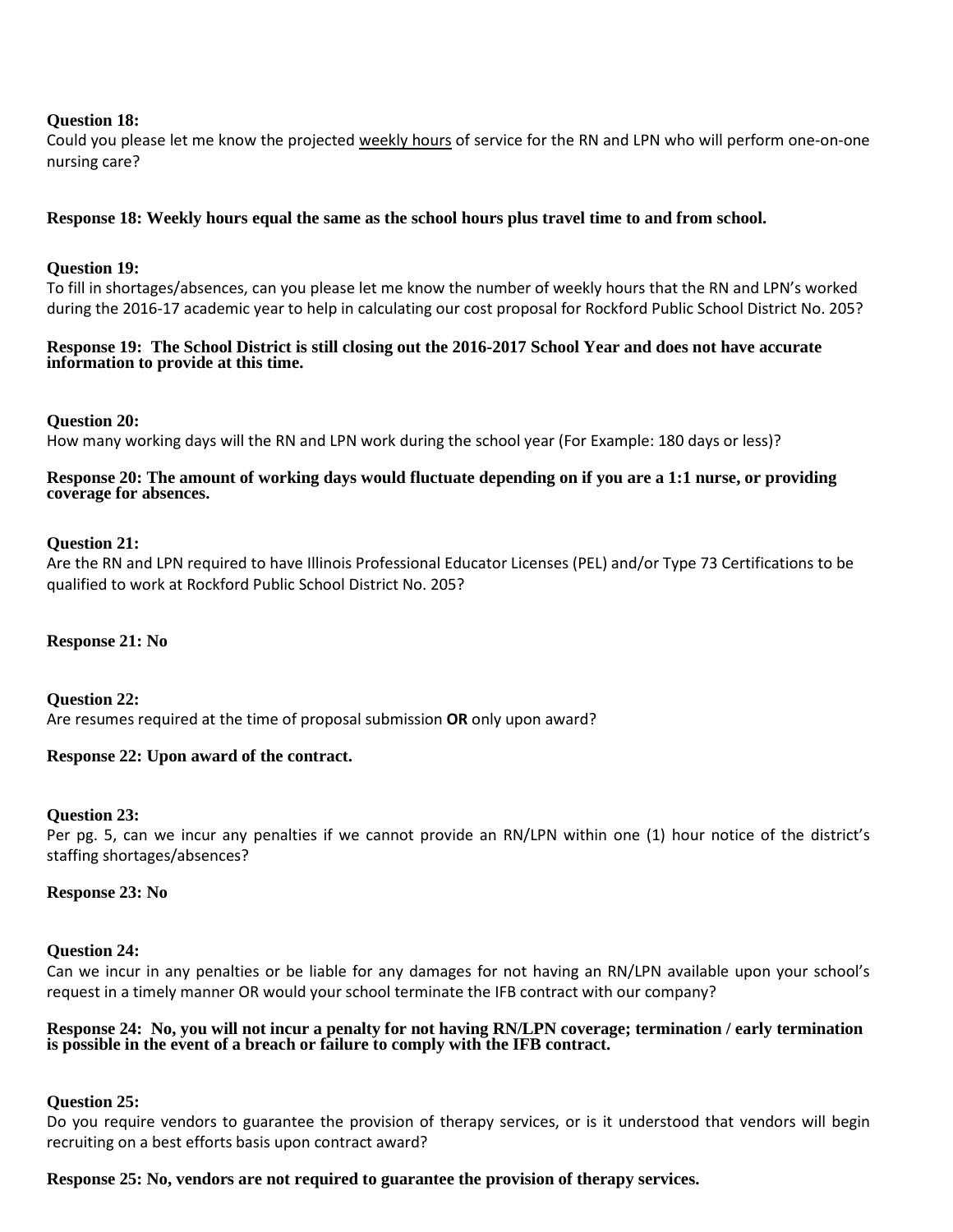# **Question 26:**

Will your school provide laptops/computers **and/or** an email account to the contracted providers during their assignment?

#### **Response 26: Laptops are provided to the 1:1 nurses. Computers are provided to sub nurses. All nurses are provided an email address for the district.**

# **Question 27:**

Will therapists have access to internet capabilities, computers/laptops/iPads, office supplies, fax/copy machine at Rockford Public School District No. 205?

## **Response 27: Yes**

# **Question 28:**

Are Testing Materials/Equipment or Evaluation Materials/Equipment to complete the provision of services for Nursing Services provided by Rockford Public School District No. 205 **OR** the Vendor?

### **Response 28: The vendor is required**

### **Question 29:**

Who will be the representative from Rockford Public School District No. 205 regarding Nursing Services **and** to determine which materials/equipment are required?

- 
- **Response 29:**<br> **Response 20:**<br> **Penise Niner (A.P. of Health Service) is the representative for RPS 205;<br>
<b>Medical providers are responsible for determining the material / equipment that is required for daily use.**

#### **Question 30:**

To clarify, would the district pay for mileage travelling between school campuses on the same day? If so, what will be the district IRS Standard Rate?

#### **Response 30: No**

#### **Question 31:**

Will Rockford Public School District No. 205 consider a Price Range depending on the candidates' level of experience **OR** does the district only want a fixed flat rate?

#### **Response 31: Fixed Flat Rate**

#### **Question 32:**

We are a current vendor. Can you provide other agency rates and names that you work with? Have those other vendor(s) been able to satisfy your service needs?

#### **Response 32: There are no other vendors currently.**

# **Question 33:**

Can you clarify the "Not to Exceed \_ Hours" section? Is there a set number of hours per day or week that we should be focusing on? Are these the total hours per nurse or for the entire IFB for the year? Is RPS providing these actual/estimated numbers?